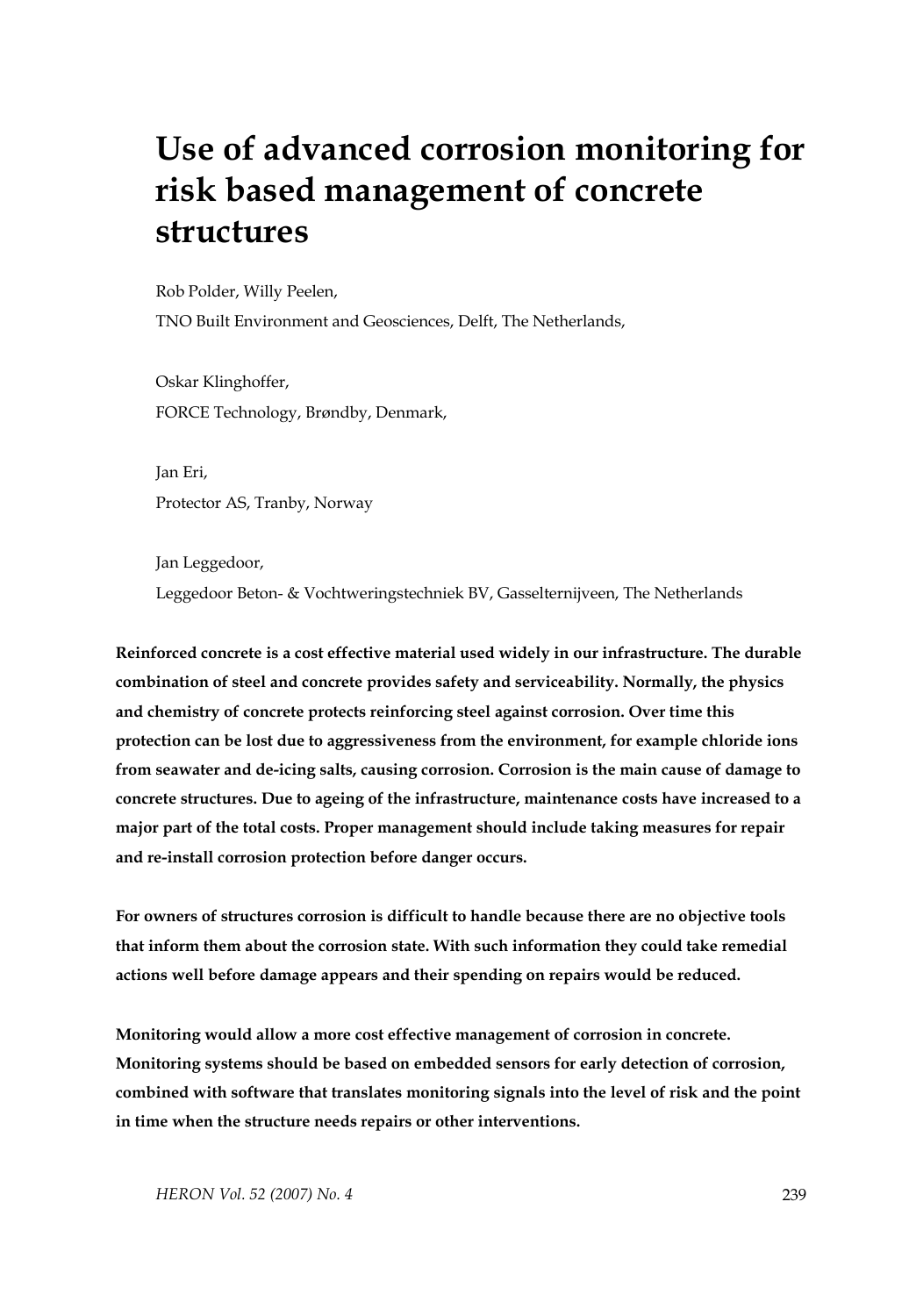**The paper combines the domains of corrosion in concrete and sensors to monitor its progress with risk and reliability of structures. It gives an example of costs savings due to monitoring and provides underlying statistical data from the field. The ultimate goal is building software tools to design monitoring systems and sensors and to interpret signals in terms of risk of damage and to effectively and economically undertake necessary interventions.** 

*Keywords: Concrete structures, reinforcement corrosion, monitoring, risk evaluation, management* 

# **1 Introduction**

Reinforced concrete is a very cost effective construction material, used for a large part of the world's physical infrastructure. The durable collaboration between steel and concrete is essential for its safe and serviceable functioning. Normally, the physical and chemical nature of concrete protects the embedded reinforcing steel against corrosion. However, in the course of time, this protection can be reduced or completely lost due to the ingress of aggressive substances from the environment, for example chloride ions from seawater and de-icing salts and carbon dioxide from the atmosphere, resulting in reinforcement corrosion. Corrosion creates expansive corrosion products, which crack and subsequently spall off the concrete cover; eventually corrosion will reduce bar diameters to unsafe values and collapse cannot be excluded.

Corrosion of reinforcement is the main cause of damage to concrete structures. The European infrastructure has reached an age where maintenance costs have increased to such an extent that they constitute the major part of the total costs.

The occurrence of corrosion in concrete structures shows an extremely wide distribution. Some structures will not develop corrosion over a period of 100 years or more, and some already show damage after a decade of service [Gaal 2004]. This wide distribution is due to strong variations in cover depth, concrete quality, environmental aggressiveness, level of routine maintenance and several other factors. This means that it is difficult to evaluate the durability of a particular structure exposed to aggressive conditions *a priori*, without specific information from it. Considering that in Europe probably hundreds of thousands of structures are in aggressive conditions, a statistical approach to condition control related management is required. National (road, railway) authorities and many private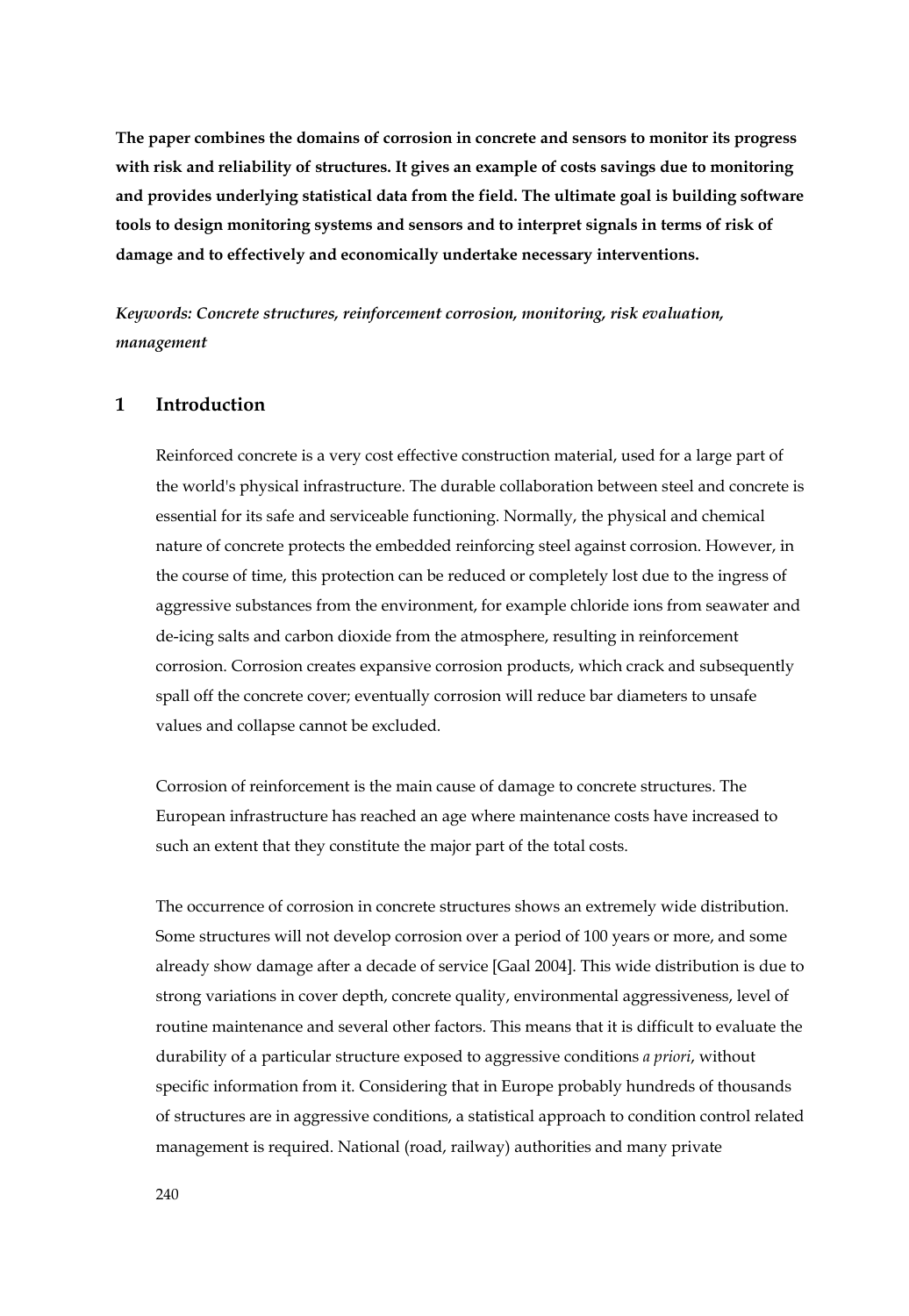stockowners have management systems in place (e.g. for bridges) [Li Ying 2004]. They are based on routine visual inspections of structures which are supposed to signal the appearance of damage. Such an approach thus allows taking countermeasures in the right place, but not necessarily at the right time.

This paper intends to show that the approach based on visual inspection may not be costeffective and that money can be saved by using more advanced monitoring systems that warn beforehand where and when corrosion will cause a significant risk of damage.

# **2 Stages in development of corrosion damage**

The development of corrosion in concrete over time is generally seen as a multi-stage process as shown in Figure 1 [Bertolini et al. 2004]. In the first period, aggressive substances such as chloride ions or carbon dioxide penetrate the cover and ultimately reach the steel, which causes the onset of corrosion (mark 1), called depassivation or corrosion initiation. In the second stage, actual corrosion takes place (its rate depends on moisture and oxygen availability) and the expansion due to corrosion products being formed builds up tensile stresses in the concrete cover until it cracks (mark 2). This cracking produces the first visible signs of corrosion, although in some cases, rust stains at the concrete surface may show before cracking. In the next stage, expansion due to



*Figure 1: Various stages in the development of reinforcement corrosion in concrete*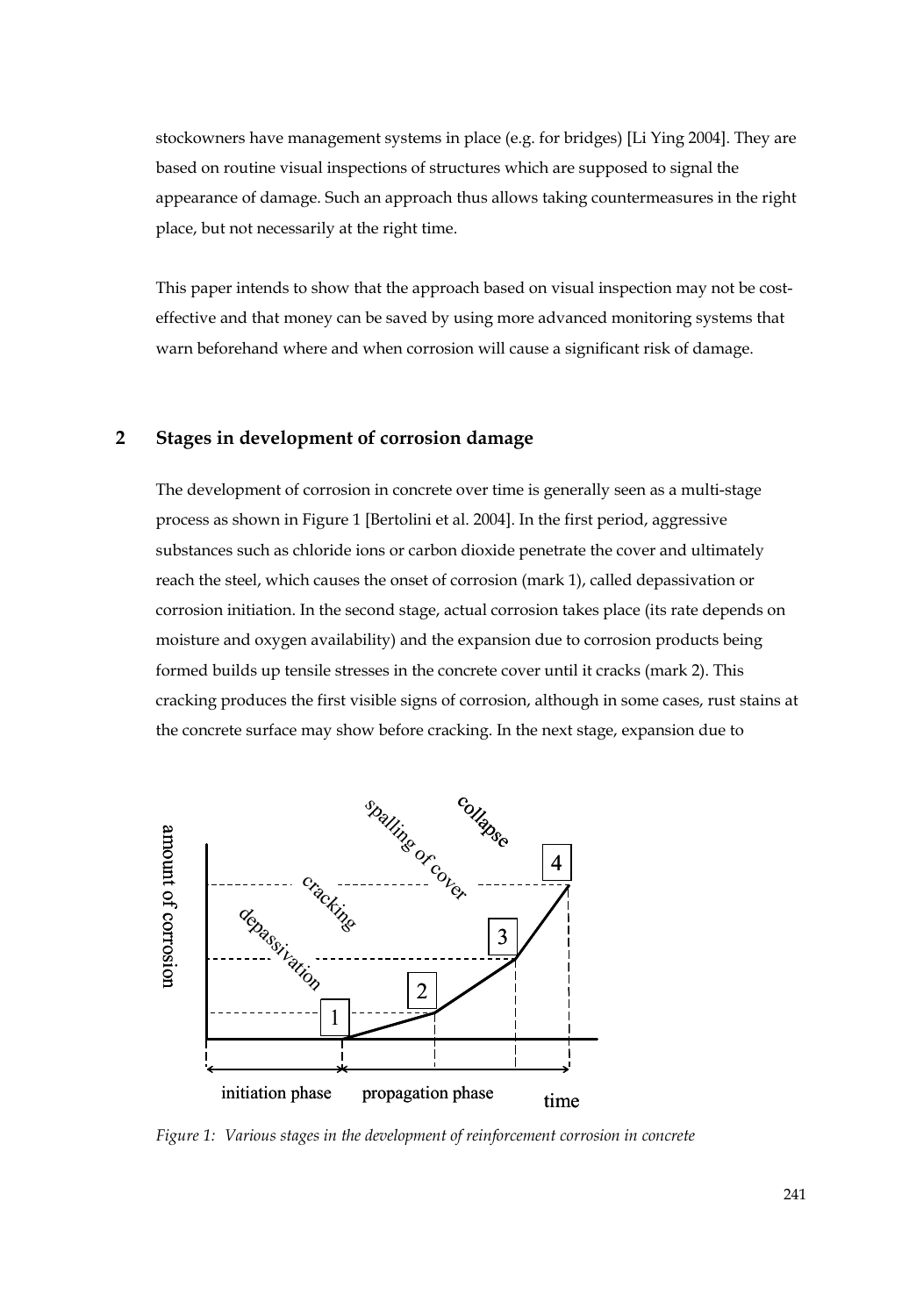corrosion proceeds until parts of the concrete cover completely detach and spall off (mark 3), constituting a potential danger for users of the structure or the general public. In the fourth and final stage, reinforcing bar diameter loss becomes so severe as to approach the minimum required for structural stability; eventually, collapse cannot be ruled out (mark 4). The period from *t* = 0 until mark 1 is called the initiation stage. The period from mark 1 until mark 4 is generally called the propagation stage. In civil engineering terms, each of the marks can be seen as a limit state. Service life design methods generally only model the development until mark 1, although attempts are being made to include the next stages 2 and 3 [DuraCrete 2000] and more recently even stage 4.

#### **3 Management strategies for damage control**

For management of structures in aggressive environment two basic strategies are available, which might be called popularly "wait & see" and "monitor the invisible". In the forthcoming *fib* New Model Code these strategies will probably be called "reactive" and "pro-active" approaches, respectively. The "wait & see" or "reactive" strategy employs regular visual inspections, e.g. with five year intervals. Visual inspection will not observe anything until a significant amount of damage has developed (stage 2, possibly into stage 3), which causes a high cost of repair in the short term (see below) and potentially the need to decommission the structure from use for a considerable period of time. Monitoring using embedded sensors (as a pro-active strategy) allows following the (invisible) ingress of aggressive substances continuously (in practice on a monthly to annual basis) [Bigaj 2003, Jensen 2002, Klinghoffer 2002, Goltermann 2002]. This would provide advance warning that corrosion initiation may be approaching (before mark 1), such that preventive measures can be taken to delay the onset of corrosion. Such preventive measures are less expensive than full-scale repairs and cause less disruption to the use of the structure. Applying preventive measures will obviously delay subsequent propagation. The effect on the subsequent stages is shown in Figure 2 and the cost consequences are schematically shown in Figure 3; see also the example below.

#### **4 Management of concrete structures for minimal cost**

Proper management of structures will aim at preventing corrosion damage or taking measures to repair damage and re-install corrosion protection well before serious danger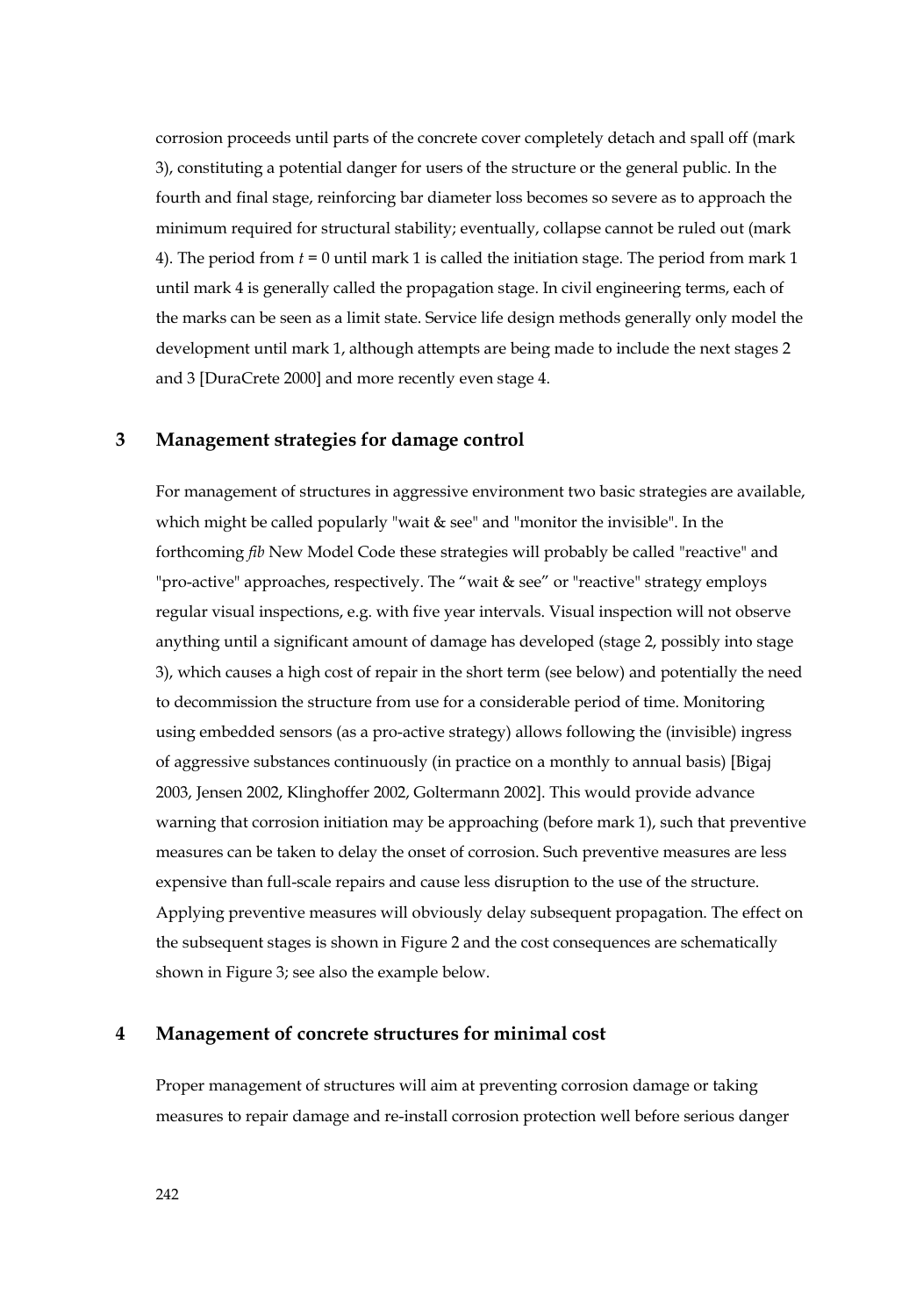occurs. The bottom line is that national laws and (international) Standards prescribe the acceptable probability of collapse (mark 4) at a very low level (about 1 in 10,000 or 0.01%). No such clear and strict requirements exist for the earlier stages; in fact each owner can decide about the acceptable probability of reaching e.g. marks 1 or 2. Governmental owners tend to accept a probability of failure for new structures with respect to stage 1 (initiation of corrosion) of the order of 1 to 10% [Siemes et al. 1998, Fluge 2001]. It appears



*Figure 2: Effect of early warning by a monitoring system and applying preventive measures (diagonal arrow) on the delay of marks 1 and 2* 



*Figure 3: Effect of early warning by a monitoring system on cost of applying preventive measures (left column) or waiting until visual inspection shows that full scale repairs are needed (black arrow, right column); see example case below*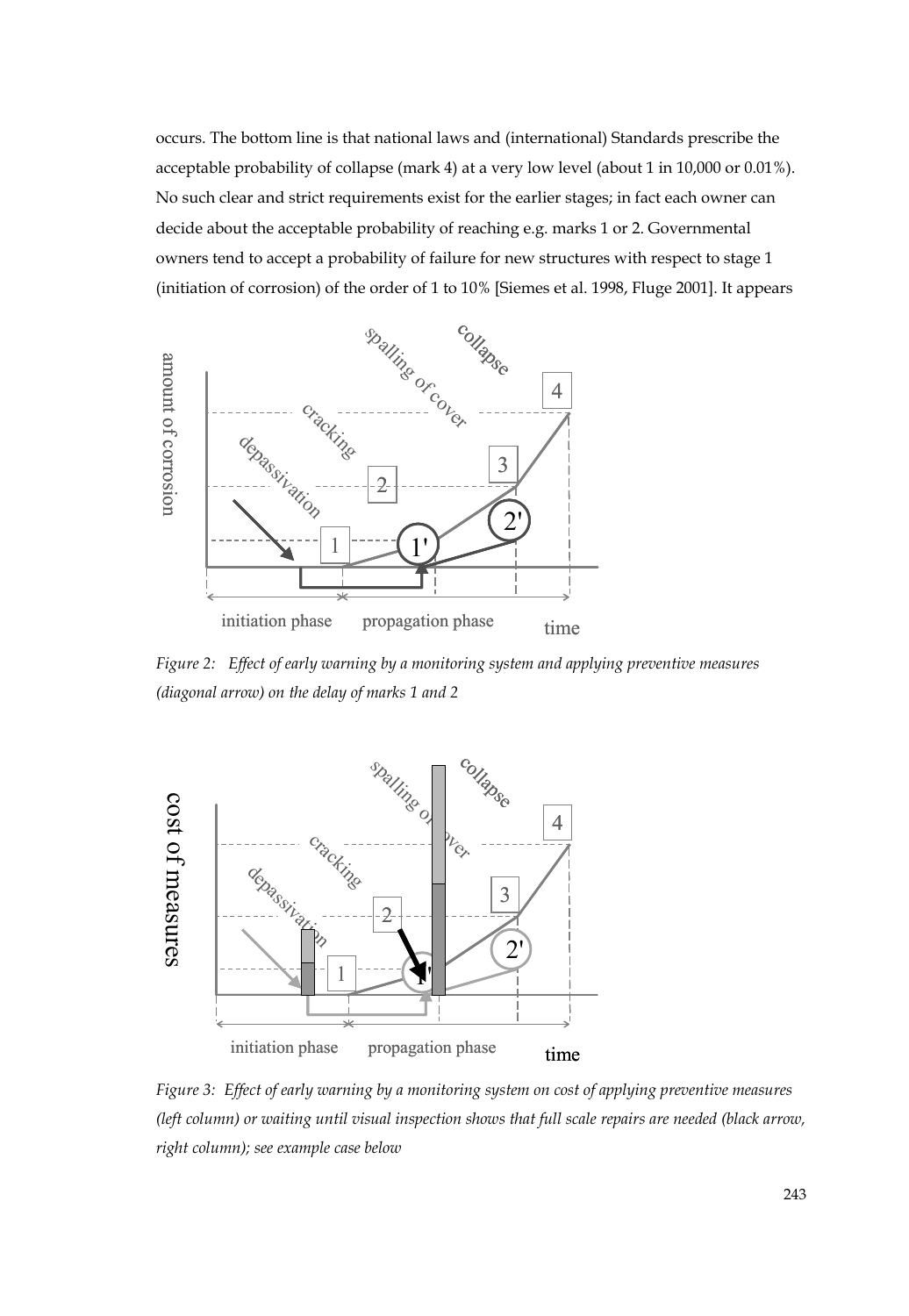rational to take costs into account in decisions about acceptable failure levels. Actually, in view of the uncertainties in the various processes and the large amount of structures owned by stockowners, it may be better to base maintenance decisions on risk. Risk is the cost of an event happening (e.g. repair) multiplied by its probability. For their general policies, many private stockowners take decisions on the basis of risk. Accurately calculating the risk of repair costs requires sufficient statistical data, which are not available at present. Instead, we present an example of the effect on costs of having an "early warning" monitoring system.

#### **5 Example Case**

An existing car park of 10,000 m2 (floor surface area) is aged 10 years. With de-icing salts being brought in by vehicles into the unprotected structure,

- mark 1 in Figure 1 (corrosion initiation) will be reached in 10 years from now (i.e. at age 20)
- mark 2 (cracking) will be reached in 12 years (age 22);
- mark 3 (spalling) is reached in 16 years (age 26);
- and mark 4 (loss of structural safety) will be reached in 25 years (age 35), which is unacceptable by law and Standards.

Various options for intervention are available for preventing/stopping corrosion and/or repair of damage. In general, preventive interventions are cheaper than corrective interventions. However, such cheap interventions can only prevent corrosion from starting, but they cannot stop corrosion that is already ongoing. So, the cost of effective interventions depends on knowing the stage of degradation.

If applied before corrosion has initiated (i.e. before mark 1 is reached), hydrophobic treatment will stop further chloride ingress and prevent corrosion from developing. Therefore marks 1, 2 and beyond will not be reached and/or delayed significantly (Figure 2). Alternatively, if mark 1 has already been reached and mark 2 is approaching, hydrophobic treatment will not be able to stop the development of damage. Therefore, more expensive intervention (some repairs, a dense coating) is needed. After cracking (mark 2) has occurred and spalling (mark 3) is becoming apparent, extensive repairs are necessary and active corrosion must be stopped, e.g. by cathodic protection. The estimated average industry costs of interventions (bottom half of columns in Figure 3) are: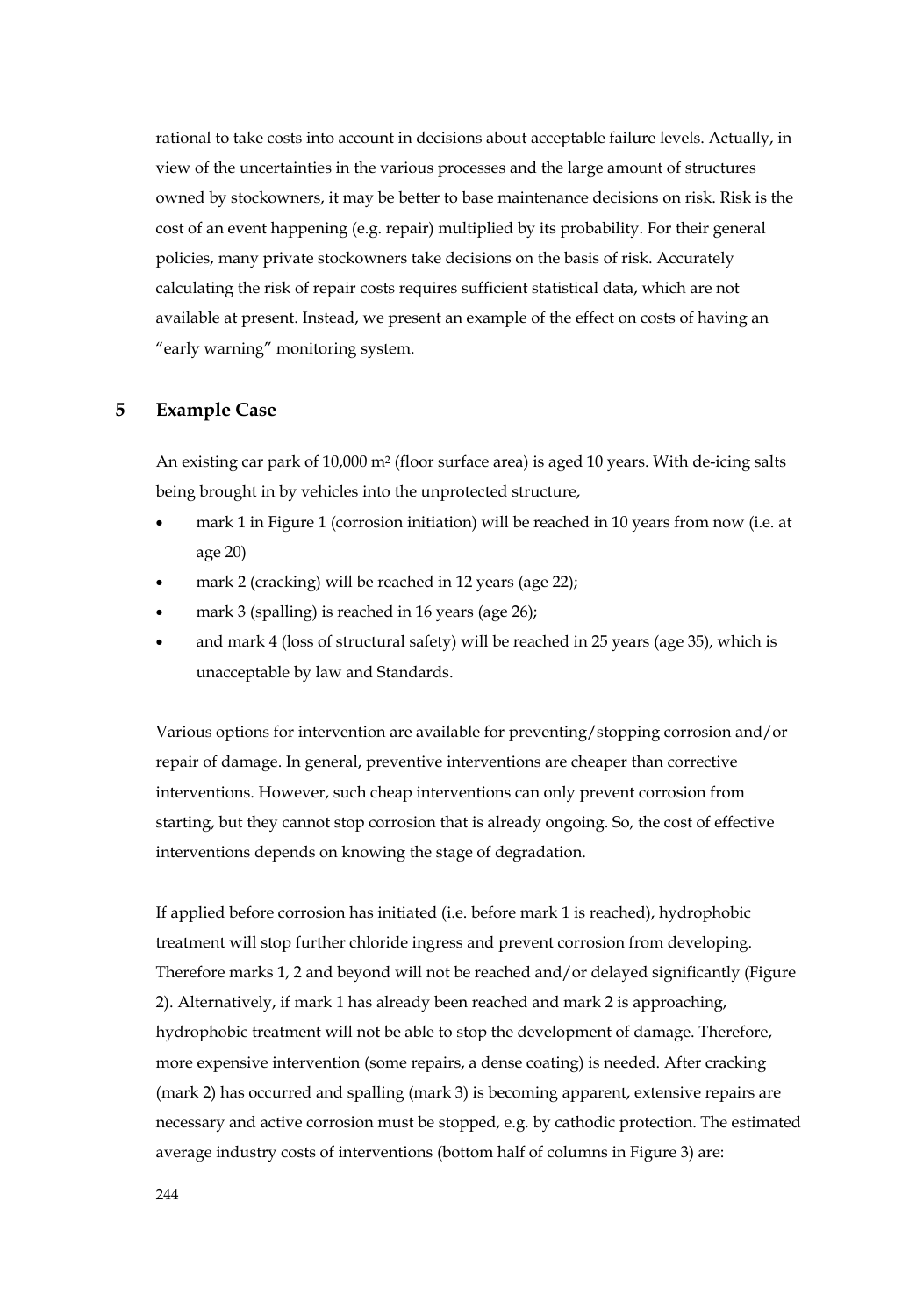- Stage 1 hydrophobic treatment or simple coating  $\epsilon$  25 / m<sup>2</sup>
- Stage 2 local repair and high performance coating  $\epsilon$  100 / m<sup>2</sup>
- Stage 3 extensive repair and cathodic protection  $\epsilon$  300 / m<sup>2</sup>
- Stage 4 replacement of the structure (rebuilding)  $\in$  1000 / m<sup>2</sup>.

Additional or indirect costs can be significant and must be taken into account. Indirect costs in this case are the loss of parking revenues during the period for carrying out interventions. Extensive repairs cause a longer period of closure than simple preventive measures. Here these indirect costs are estimated to be equal to the (direct) cost of intervention (top half of columns in Figure 3). The development of costs with time is indicated in Table 1, using the cost levels given above.

The example shows that if the owner knows that mark 1 is soon to be reached, which would be possible if a monitoring system for corrosion (MSC) had been installed, he can take (relatively cheap) preventive measures as illustrated in Figure 3. The cost of installing a MSC is estimated at 250 k€ with 50 k€ additional cost. Waiting until mark 2 has been reached (as would be the case when the owner relies on visual inspection), will cost four times the amount (and 8 times if the indirect cost are also taken into account). The potential saving with MSC indicated in Table 2 may be of the order of a million Euro.

Having installed a MSC in a structure at the age of 10 years following the pro-active strategy, would allow for a monitoring signal to indicate that corrosion initiation (mark 1) is coming up, say in year 15. The decision on whether or not to take preventive measures can be made well in advance. Further monitoring can be used to check the quality of the

| Age    | Stage       | Intervention        | Direct           | Indirect                 | Sum                |
|--------|-------------|---------------------|------------------|--------------------------|--------------------|
| (year) |             |                     | cost             | cost                     |                    |
| 20     | 1 corrosion | Preventive          | 250 k $\epsilon$ | $250 \text{ } \text{kg}$ | 500 k $\epsilon$   |
|        | initiation  |                     |                  |                          |                    |
| 22     | 2 cracking  | Local repair & coat | 1,000 k€         | $1.000 \text{ kg}$       | $2,000 \text{ kg}$ |
| 26     | 3 spalling  | Extensive repair &  | 3.000 k€         | 3.000 k€                 | $6,000 \text{ kg}$ |
|        |             | Cathodic Protection |                  |                          |                    |
| 35     | 4 collapse  | Replace             | 10.000 k€        | 10,000 k€                | 20,000 k€          |

| Table 1: Cost of interventions for a car park of $10,000$ $m^2$ (floor surface area) |  |  |  |  |  |
|--------------------------------------------------------------------------------------|--|--|--|--|--|
|--------------------------------------------------------------------------------------|--|--|--|--|--|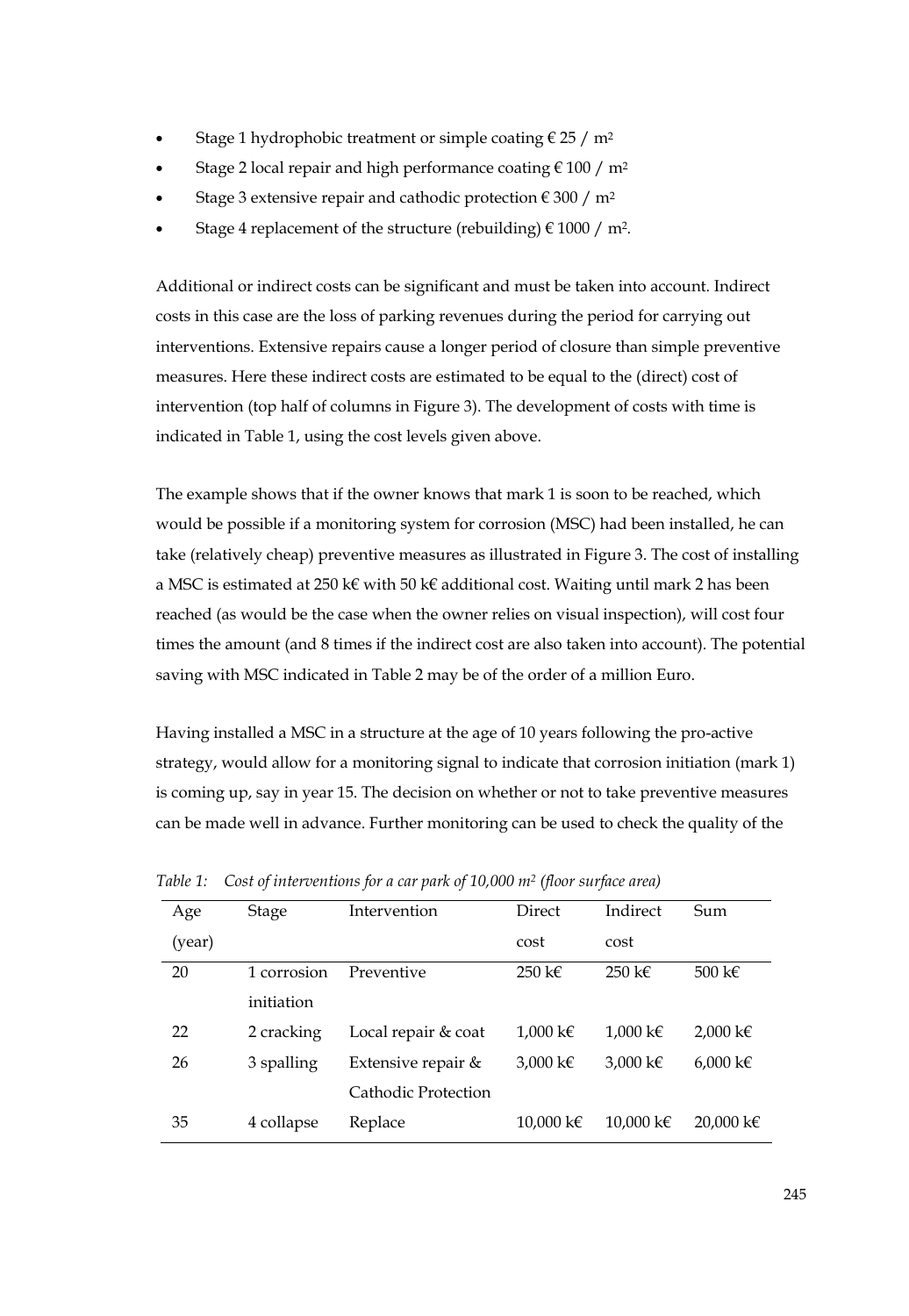preventive measures at minimal cost, since the MSC is already in place. The direct cost of MSC could be as much as  $250 \text{ k}\epsilon$ , and still offer the opportunity to make large financial savings, because it will enable to avoid entering stage 2 on the damage continuum (as opposed to the reactive strategy with visual inspection). After cracking and approaching the spalling stage, costs are likely to be 1000 k€ for repairs, thus a net amount of about 500 k€ is saved in direct costs alone.

It should be noted that this example is a gross simplification. The costs of various actions could vary strongly, depending on the local situation. The effect of discount rate should also be taken into account, as well as the cost of e.g. visual inspection. Experience shows, however, that the bigger picture presented by this example is generally correct. Furthermore, in the last few years the cost of MSC are strongly decreasing, mainly due to digital signal transfer and processing.

## **6 Statistical distribution of corrosion damage**

To illustrate the uncertainties associated with large amounts of structures, some data from a recent PhD study are summarised [Gaal 2004]. Gaal carried out a prediction of corrosion in concrete bridges by probabilistic modeling, which was calibrated using field data for bridges in The Netherlands. He found that:

- the service life of bridges determined by corrosion related damage has a very wide distribution; that is, a relatively large number of structures have a much shorter life than the average structure (large standard deviation)
- the first bridges that show spalling (mark 3 in Figure 1) are as young as 15 years old
- at an age of 40 years, 5% of the bridges have spalling over  $1/40$  of their surface;  $1/40$ is the amount that owners see as necessitating repairs

|                  |                         | Direct cost              | Indirect cost            | Sum              |
|------------------|-------------------------|--------------------------|--------------------------|------------------|
| No MSC           | Local repair & coat     | 1,000 k€                 | $1,000 \text{ kg}$       | 2,000 k€         |
| With MSC         | Install MSC             | $250 \text{ } \text{kg}$ | 50 k $\epsilon$          | 300 k $\epsilon$ |
|                  | Preventive intervention | $250 \text{ } \text{kg}$ | $250 \text{ } \text{kg}$ | 500 k $\epsilon$ |
|                  | Sum                     | 500 k $\epsilon$         | 300 k $\epsilon$         | 800 k $\epsilon$ |
| Savings with MSC |                         | 500 k $\epsilon$         | 700 k $\epsilon$         | 1,200 k€         |

|  | Table 2: Potential cost reduction when using a monitoring system (MSC) |  |  |  |
|--|------------------------------------------------------------------------|--|--|--|
|  |                                                                        |  |  |  |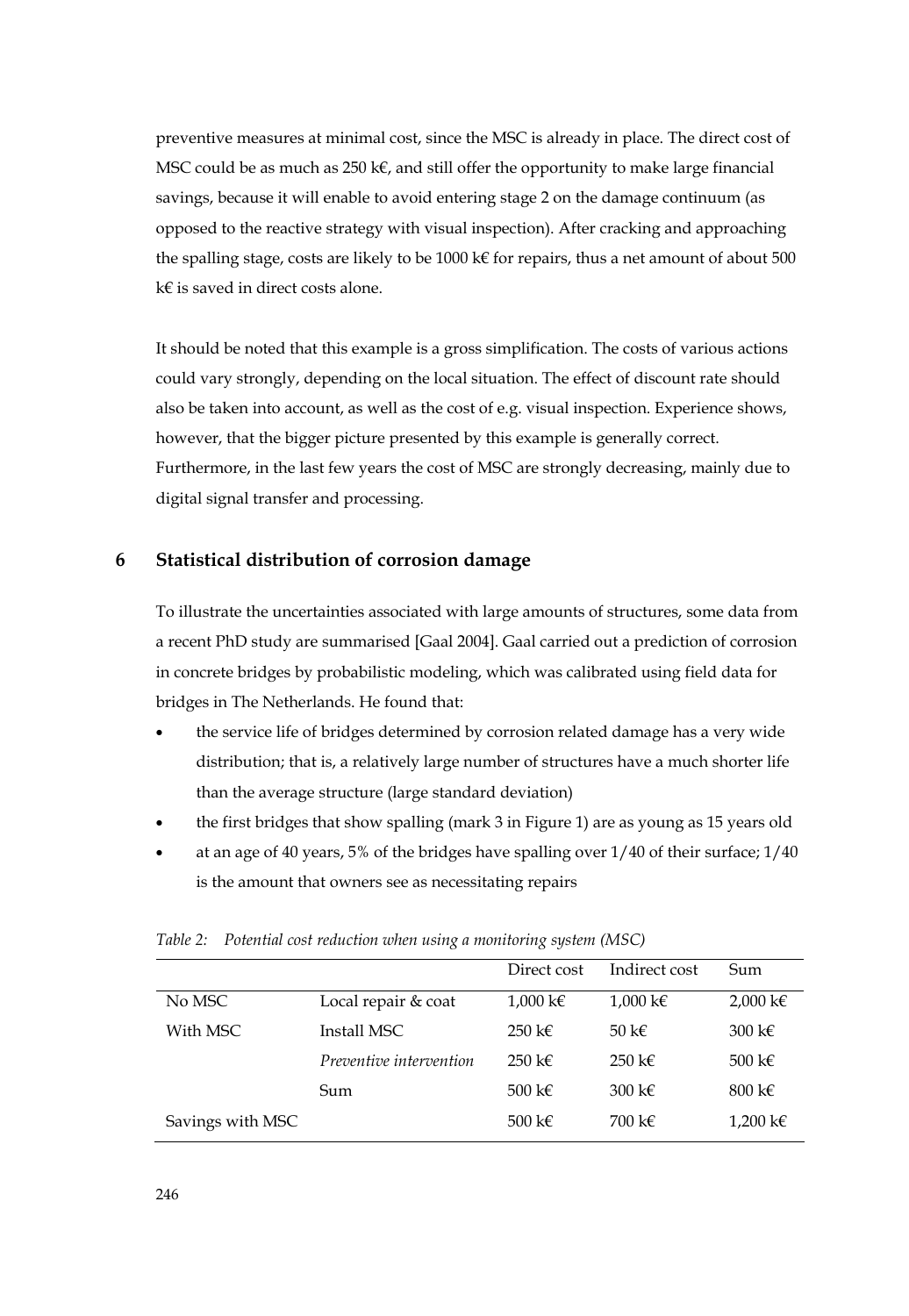- 50% of the bridges exceed the spalling criterion at an age of 70 years ("average service life")
- the time between initiation of corrosion (mark 1) and spalling (mark 3) can be typically as short as about 5 years.

These generalized observations apply to concrete highway bridges in The Netherlands, where the bridges are relatively young (approaching 40 years age), concrete quality and cover depth are considered to be good and the climate is mild. Gaal also analysed results from the USA Bridge Inventory database that was installed in 1968 (after 45 people were killed in a bridge collapse). It shows that in the US (with supposedly lower concrete quality, older bridges and more aggressive climate), at 40 years age:

- 10% of the bridges are "structurally deficient" (supposedly stage 3, possibly approaching stage 4 in Figure 1)
- 15% of the bridges have already been (heavily) repaired after having been found to be structurally deficient.

Based on the authors' various experiences, over Europe these statistics will be the same as in The Netherlands or worse (older, lower quality concrete, more aggressive environment). No statistical overview is available for car parks. It is thought that car parks develop corrosion earlier than bridges, because until recently their internal climate was not considered aggressive. Experience in the UK with many older car parks and increasingly so in Germany, shows that a rapidly increasing number of these structures develops corrosion and needs repairs. For marine quay walls statistical information is scarce. Harbour quays in Norway seem to have relatively short lives, while in The Netherlands the condition after 20 to 40 years of several cases was good [Polder & De Rooij 2005]. In general the condition of quay walls is probably similar to bridges.

# **7 Risk based approach to durability and monitoring**

The example given above presented a case of 100% probability of corrosion and need of intervention. In practice the probability may be less. At the moment, sufficient statistical information is lacking and a fully risk based decision system for interventions including monitoring is yet to be developed. However, a few observations can be made.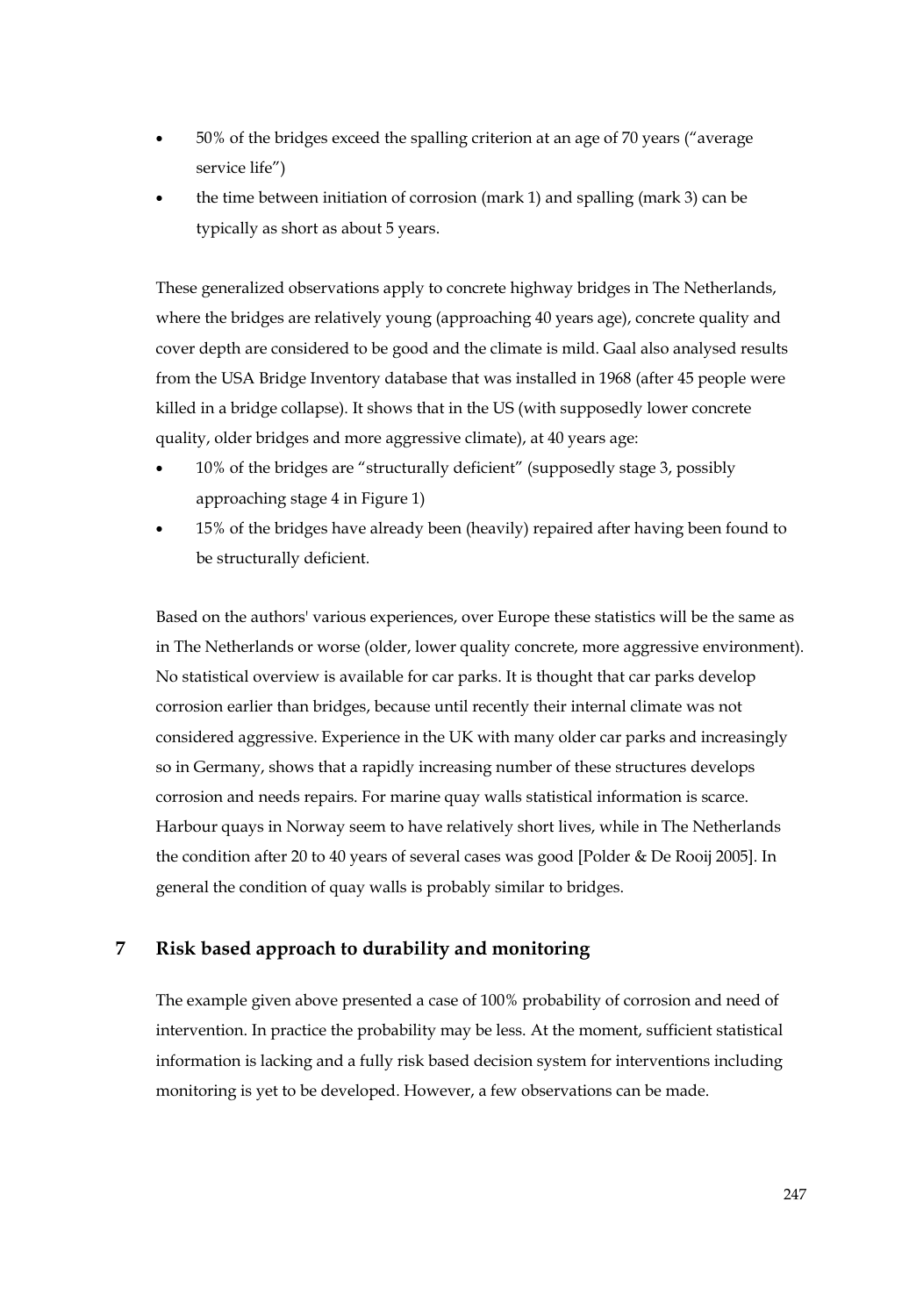If the probability of corrosion would be 10%, installing monitoring systems that cost 100 k $\epsilon$ each in 10 park houses would already save money if only one of them would actually develop corrosion. In the authors view, a probability of 10% is unrealistically optimistic. Reducing the cost of MSC to that level has become possible by applying state-of-the-art wireless and/or digital technology (saving considerable amounts of cabling) and smart sensors, of which an example was given in [Eri & Pruckner 2006]. The next step is to develop the methodology and probabilistic software for designing MSC (e.g. number of sensors) and for translating their signals into risk levels. Research and Development in these areas are underway [Courage et al. 2004, Goltermann & Klinghoffer 2006].

#### **8 Conclusions**

This paper describes an approach that combines knowledge from two domains: corrosion in concrete & monitoring sensors and risk & reliability of structures, in order to improve protection control of structures and save repair costs by monitoring using embedded probes. This integrated approach could be beneficial for owners and managers of (large numbers of) structures in aggressive environments, such as bridges, parking houses and marine harbour quays. The result of research based on such an approach would be software tools 1) to design cost-effective monitoring systems, 2) to develop more effective sensors and 3) to interpret signals from monitoring in terms of risk of damage and necessary repairs. This research should be aimed at developing a risk based framework for monitoring, collecting more and better data from the field and building the software. The recent cost reduction for corrosion monitoring is seen as a strong driving force for this development.

For owners of concrete structures, corrosion of reinforcement is difficult to handle because at present there are no objective, low-cost tools that provide accurate information about the corrosion state, let alone about its development in time. With proper information about the future development of corrosion, owners would be in a position to initiate remedial actions well before the propagation of actual damage. The cost of preventive interventions that can be applied effectively prior to the occurrence of damage is considerably less than the cost of corrective actions needed in a later stage.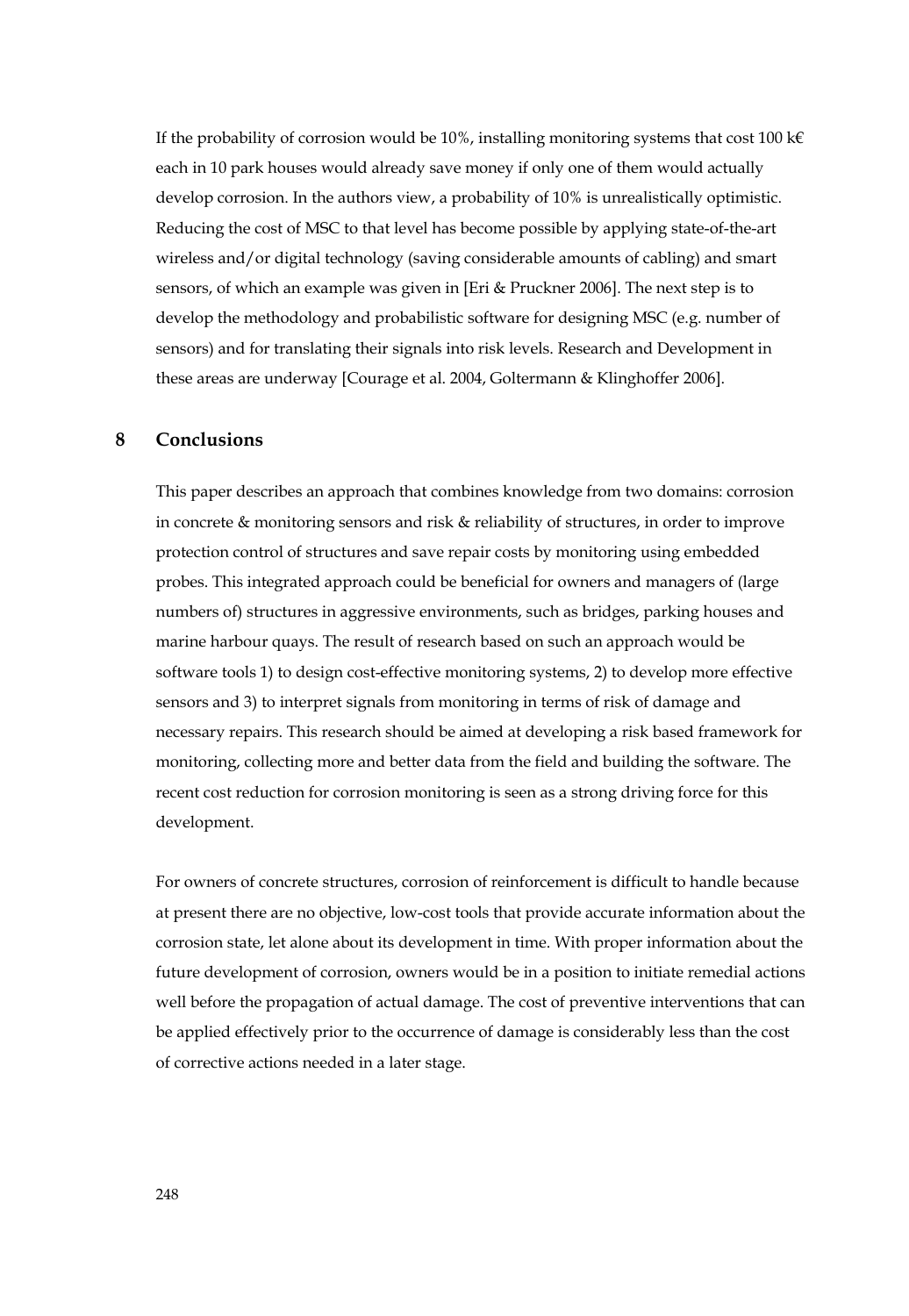For an example thought representative for many structures, it was shown that installing a Monitoring System for corrosion in Concrete (MSC) may save considerable amounts of money and additional costs as compared to the usual strategy of visual inspection.

Monitoring systems based on embedded sensors for early detection of corrosion in concrete combined with software for interpretation in terms of risk and time-to-repair would allow more cost effective management of concrete structures in aggressive environment.

## **References**

- Bertolini, L., Elsener, B., Pedeferri, P., Polder, R.B., 2004, *Corrosion of Steel in Concrete: Prevention, Diagnosis, Repair*, Wiley-VCH Verlag GmbH & Co. KGaA, Weinheim, ISBN 3-527-30800-8, 392 pp.
- Bigaj-van Vliet, A.J., Kooiman A., 2003, Monitoring durability aspects of the Green Heart Tunnel lining, Proceedings of *IABSE Symposium 'Structures for High-Speed Railway Transportation*', IABSE Reports; volume 87
- COST 521, 2003, Corrosion of steel in reinforced concrete structures, Final Report, Eds. R. Cigna, C. Andrade, U. Nürnberger, R. Polder, R. Weydert, E. Seitz, *European Commission, Directorate-General for Research*, EUR 20599, ISBN 92-894-4827-X, 238 pp.
- Courage, W.M.G., Krom, A.H.M., Peelen, W.H.A., 2004, Advanced Finite Element Reliability Modelling, *The Structural Engineer*, Vol. 82 (13), 33-35.
- DuraCrete, 2000, DuraCrete Final Technical Report, Document BE95-1347/R17, The European Union – Brite EuRam III, DuraCrete – Probabilistic Performance based Durability Design of Concrete Structures, *CUR*, Gouda, NL
- Fluge, F., 2001, Marine chlorides A probabilistic approach to derive provisions for EN 206-1, Third DuraNet *Workshop on Service life design of concrete structures*, from theory to standardisation, Tromsø
- Gaal, G.C.M., 2004, *Prediction of Deterioration of concrete bridges*, Ph.D. thesis, Delft University Press, Delft, NL
- Goltermann et al. 2002, SMART STRUCTURES. Integrated Monitoring Systems for Durability Assessment of Concrete Structures", Final Project Report, http://smart.ramboll.dk/
- Goltermann, P., Klinghoffer O., 2006, Monitoring of corrosion risk in existing concrete structures, Proceedings of the *International Conference on Bridges*, Dubrovnik, Paper 126